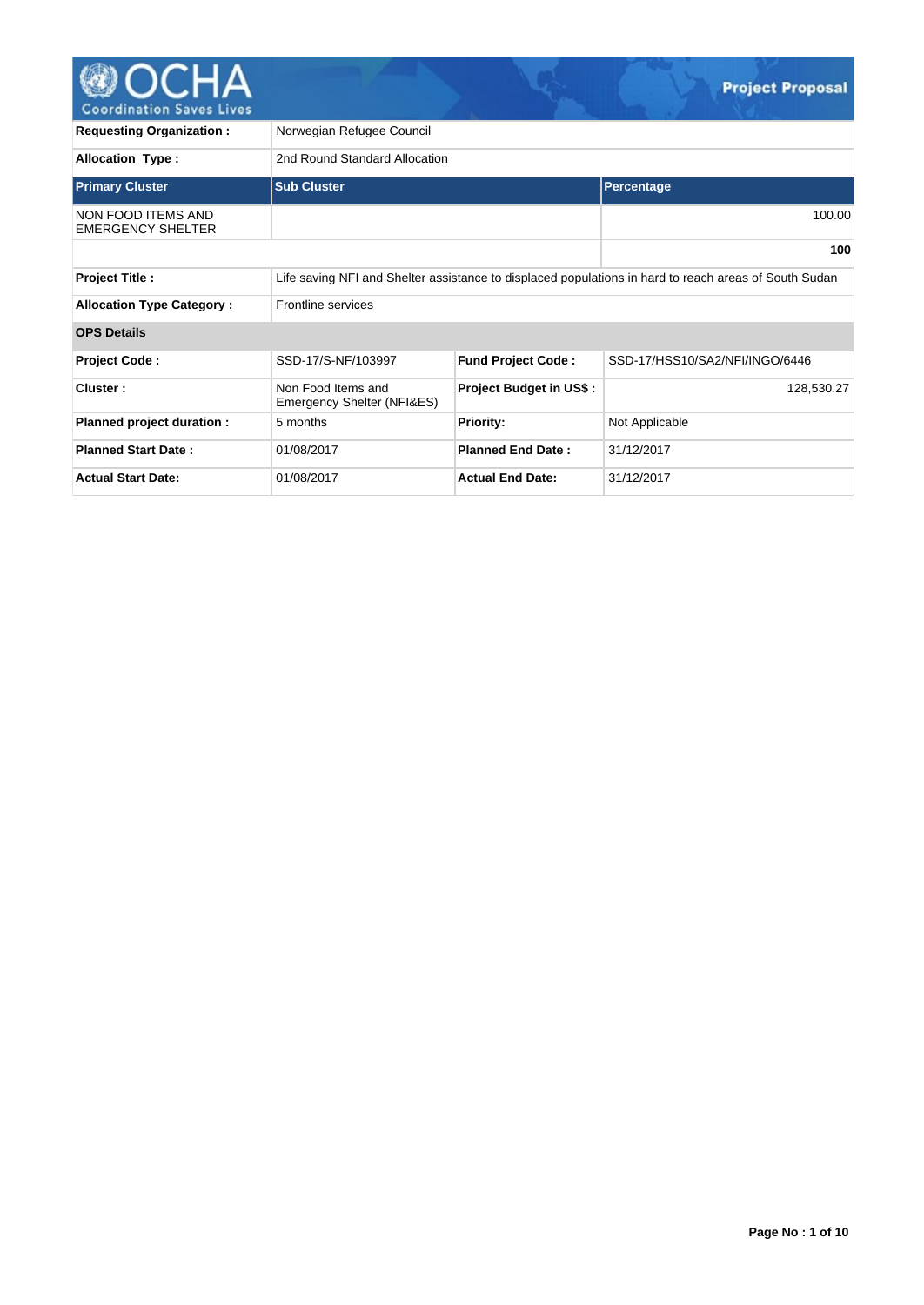| <b>Project Summary:</b> | The project aims to provide emergency shelter and non food items to the most vulnerable person<br>specifically the the displaced and some host communities. This is a proposed 5 months project starting<br>1st August 2017 focusing on distribution of Shelter and NFI kits using a rapid response mechanism to<br>reach out to 12,853 beneficiaries across-Eastern Equatoria, Jonglei,Lakes, NBeG,Unity, Upper Nile,<br>Warrap and Central Equatoria.                                                                                                                                                                                                                                                                                                                                                                                                               |
|-------------------------|-----------------------------------------------------------------------------------------------------------------------------------------------------------------------------------------------------------------------------------------------------------------------------------------------------------------------------------------------------------------------------------------------------------------------------------------------------------------------------------------------------------------------------------------------------------------------------------------------------------------------------------------------------------------------------------------------------------------------------------------------------------------------------------------------------------------------------------------------------------------------|
|                         | The exact locations within the selected states will be confirmed during the assessment in first week of<br>the project but they will fall within the counties prioritized by the shelter cluster. The project locations will<br>be selected based on the priority of cluster and where the assessment reports show the need. Also the<br>feedback and information received by other agencies providing humanitarian assistance in different<br>locations informed NRC team of areas with gaps and thus will do verification and registration of<br>beneficiaries to receive direct the NFI items.                                                                                                                                                                                                                                                                     |
|                         | Number of distributions made will determine the number of PDMs. NRC is aiming at two distributions (<br>50% of PDMs) other agencies will do the 50% PDM especially ACF.                                                                                                                                                                                                                                                                                                                                                                                                                                                                                                                                                                                                                                                                                               |
|                         | The action will target mainly lactating and pregnant women, households with malnourished children,<br>and households with members who have certain health complications. Besides unaccompanied<br>children, unaccompanied elderly and persons with no community linkages will be targeted.                                                                                                                                                                                                                                                                                                                                                                                                                                                                                                                                                                            |
|                         | In terms of mode of delivery, NRC will in line with humanitarian priorities for 2017 as outlined in the<br>Humanitarian Response Plan (HRP) as well as the nature of the emergence in South Sudan. The<br>project will promote timely delivery of assistance through deployment of rapid response teams. NRC<br>response teams will be ready for deployment for 5 days for assessments and 14 days for full-fledged<br>delivery of NFIs and other activities per location.                                                                                                                                                                                                                                                                                                                                                                                            |
|                         | The team will work in close consultation with the Shelter cluster and its activities will be informed largely<br>by the gaps identified through the multisector/agency assessment missions in which NRC will<br>participate and/or carry out alone depending on the situation between August and December 2017.<br>Through this assessment, NRC will adapt the project to the specific needs of men, women, girls and<br>boys and respond accordingly or refer to relevant service providers in case the needs cannot be<br>covered by the response. NRC also apply its check list of protection mainstreaming to complement the<br>multi sector assessment. NRC will also internally coordinate its response with its Food Distribution,<br>WASH and Education rapid response teams to achieve holistic and integrated NFI/shelter response.                         |
|                         | The distribution of Shelter and NFI kits will be done in                                                                                                                                                                                                                                                                                                                                                                                                                                                                                                                                                                                                                                                                                                                                                                                                              |
|                         | Distribution sites will be identified together with the community and will put into consideration the<br>minimum standards of protection. The locations which will not expose women and girls to risk of sex<br>and gender based violence (SGBV); with shade and which are not in long walking distances will be<br>chosen. The distribution sites will also ensure provision of gender and disability sensitive latrines or<br>designated areas of ease with hand washing facilities. As much as possible, beneficiaries will be<br>encouraged to bring their own drinking water in cases safe water sources are not available in nearby the<br>distribution site. Elderly, physically incapable, pregnant women and others who require special attention<br>will be prioritized during distribution. Feedback desk will also be provided at each distribution side. |
|                         | NRC will complement its distribution by community awareness campaign and information sessions.<br>Besides, NRC will organize practical demonstrations to improve the understanding and proper usage of<br>distributed items. Due to the nature of the distribution, NRC may not be able to undertake post<br>distribution monitoring (PDM). However, when and where possible NRC will undertake PDM.                                                                                                                                                                                                                                                                                                                                                                                                                                                                  |
|                         |                                                                                                                                                                                                                                                                                                                                                                                                                                                                                                                                                                                                                                                                                                                                                                                                                                                                       |

# **Direct beneficiaries :**

| <b>Men</b> | Women <sup>1</sup> | Boys  | <b>Girls</b> | <b>Total</b> |
|------------|--------------------|-------|--------------|--------------|
| ,542       | 2,571              | 4,242 | 4,498        | 12,853       |

## **Other Beneficiaries :**

| <b>Beneficiary name</b>     | <b>Men</b> | Women | <b>Boys</b> | <b>Girls</b> | <b>Total</b> |
|-----------------------------|------------|-------|-------------|--------------|--------------|
| Internally Displaced People | ,387       | 2,314 | 3.818       | 4.048        | 11,567       |
| People in Host Communities  | 155        | 257   | 424         | 450          | 1.286        |

## **Indirect Beneficiaries :**

Family members of the direct beneficiaries will indirectly benefit from the shelter, awareness campaigns.

## **Catchment Population:**

Internally displaced persons and the host communities. People in PoCs and Host communities mainly lactating and pregnant women, households with malnourished children, and households with members who have certain health complications. Besides unaccompanied child, unaccompanied elderly and persons with no community linkages

# **Link with allocation strategy :**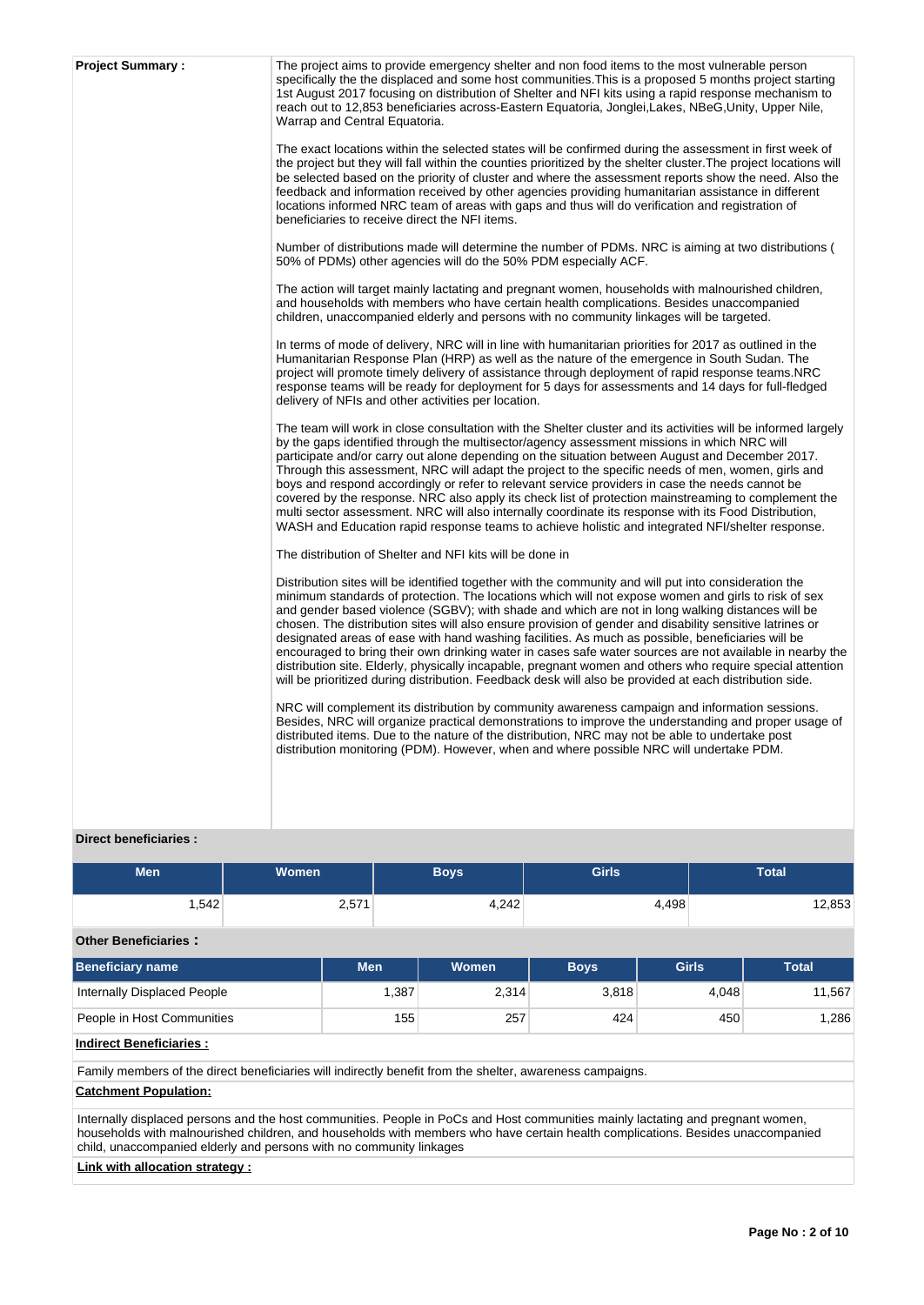The response will mainly prioritize the life saving strategy of the allocation by providing front line services to freshly displaced people and other sections of displaced populations in the hard to reach area.

In line with the Strategic Response Plan 2017, this project aims to alleviate suffering, save life and improve self-reliance and coping capacities of displaced people affected by the conflict, by provision of life-saving NFIs and emergency shelters to new displaced, and appropriate sustainable shelter solution to protracted displaced people according to the guidelines provided by the Shelter/NFIs Cluster. NRC will distribute the shelter kits provided by pipeline. Through the rapid response team (RRT), NRC will continue to strengthen the capacity of the Shelter/NFIs cluster mobile response teams, initiated in 2014, by provision of technical expertise needed in both shelter and NFIs. In coordination with the Cluster, the NRC-Rapid Response Team will be deployed to respond rapidly to emergency needs in "hard to reach areas". In line with the Humanitarian Accountability Partnership (HAP) principles, NRC will involve the beneficiaries at all project stages, including community leaders and local authorities, whenever possible. Gender principles of equitable participation in distribution committees will be encouraged and supported, while distribution activities will be scheduled to allow for women involvement. . The distribution of shelter and NFIs items will be based on vulnerability criteria, trying to address the needs of large families (households with children under 5), pregnant or lactating woman (PLW), unaccompanied elderly (> 60 years), people living with disability (PLWD), female headed households, child headed households and or unaccompanied minors, chronically ill.

## **Sub-Grants to Implementing Partners :**

| <b>Partner Name</b> | <b>Partner Type</b> | <b>Budget in US\$</b> |
|---------------------|---------------------|-----------------------|
|                     |                     |                       |

#### **Other funding secured for the same project (to date) :**

| <b>Other Funding Source</b> | <b>Other Funding Amount</b> |
|-----------------------------|-----------------------------|
|                             |                             |

## **Organization focal point :**

| <b>Name</b>        | Title                   | Email               | <b>IPhone</b>                |
|--------------------|-------------------------|---------------------|------------------------------|
| Sirak Mehari       | Head of Programmes      | sirak.mehari@nrc.no | +211955243277                |
| Rehana Zawar       | <b>Country Director</b> | rehana.zawar@nrc.no | <sup>1</sup> + 211-954981295 |
| <b>DACKCROUNID</b> |                         |                     |                              |

## **BACKGROUND**

#### **1. Humanitarian context analysis**

The conflict in South Sudan intensified continued across the Equatorias and re-intensified in and around Wau and Raja in Western Bahr El Ghazal, Upper Nile and in northern Jonglei. This has caused mass internal displacement of 2 million individuals by the end of May 2017. According to IPC released in May, due to conflict and displacement, in addition to other reasons, an estimated 6 million people are expected to be severely food insecure in June-July 2017. Though the localized famine that was declared in February 2017 in Leer and Mayendit counties has been eased, an estimated 1.7 million are likely to be facing food security emergency (IPC4). Malnutrition rates continue to be above the emergency threshold an increasing number of locations. The escalation of conflict and collapse of the healthcare system exacerbated the spread of communicable diseases. The cholera outbreak continued through the dry season, reaching new locations and becoming the longest and most widespread outbreak since 2011, with at least 18 counties affected. Displaced populations are becoming increasingly vulnerable to malaria incidences. In many locations newly displaced people are in critical shortage of shelter kits and NFIs that exacerbate their poor wellbeing, compromise their physical protection from the rain and other climatic aspects as well as compromise their privacy.

In all the selected states, there is displacement and shelter challenges with many displaced families and some members of host communities lacking basic shelter and household essential tools.

South Sudan continuous to experience displacement and population movement as the conflict and active fighting continues throughout the country. Due to active conflict and uncertainty of number of people who are potentially in need of NFI and shelter assistance continues to increase due to conflict induced displacements and loss of basic assets. Displacement often forced population to leave behind basic household items. In their new location, displaced people are not only in need of life-saving non-food items but also some emergency shelter materials.Current perception of insecurity will not only prevent population in Malakal, Bentiu, UN House and Wau PoCs to return but could cause new influxes, specifically in Malakal and Juba PoCs. Weakening of coping mechanisms and community resilience will be persistent as a result of the exacerbation of the conflict and deepening economic stress. If the political instability across the country stabilizes there will be need to provide shelter and NFI support to a significant population of returnees from neighboring countries, likely in Greater Equatoria and Upper Nile states.

### **2. Needs assessment**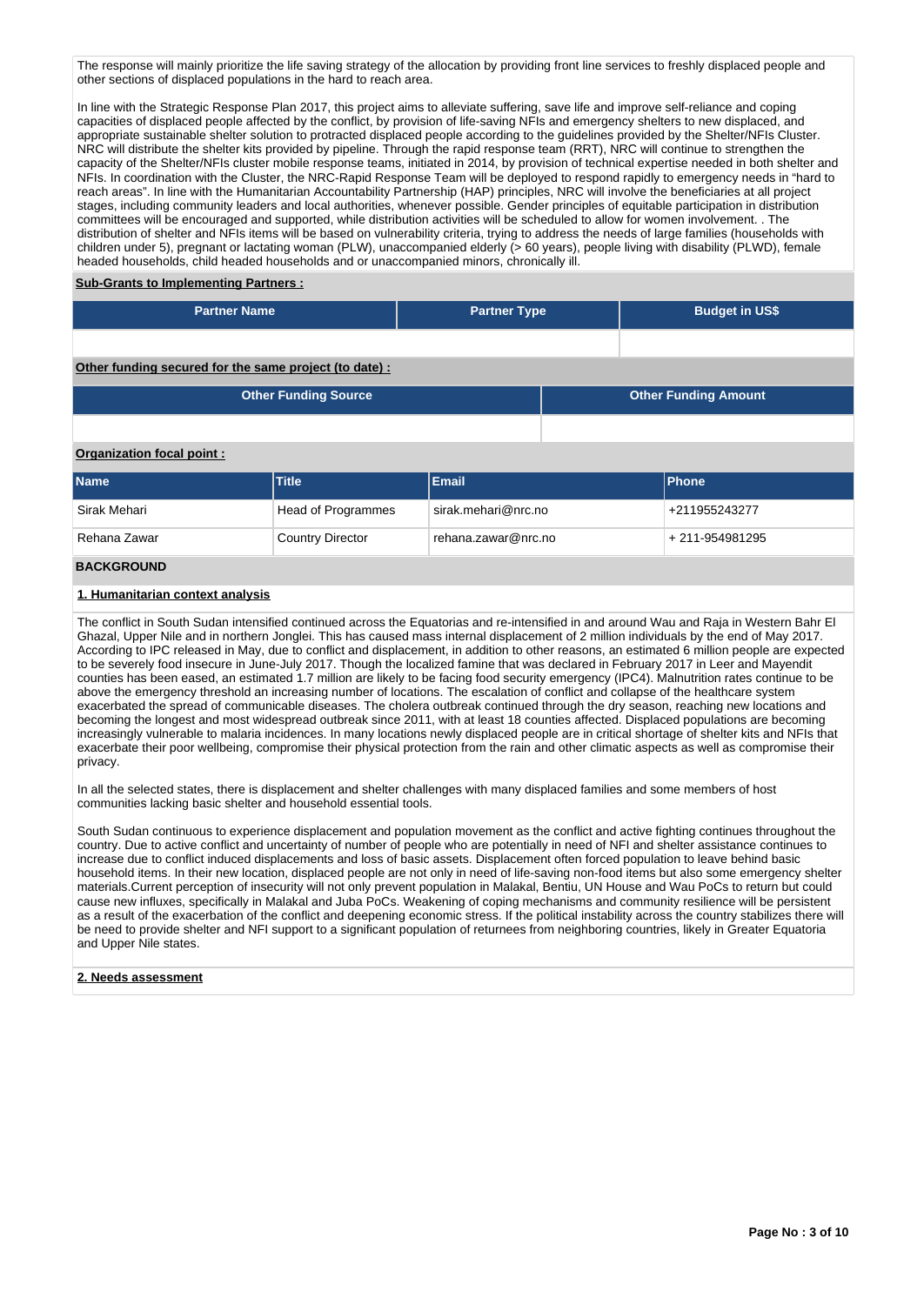NRC used the vulnerability criteria and targeted areas with recently displaced persons, areas that have had additional burden of huger foo and d shortage cholera outbreak based on the cluster Assessments. As a result the action will target mainly lactating and pregnant women, households with malnourished children, and households with members who have certain health complication as their level of vulnerability s high learning from the current project monitoring reports. Besides unaccompanied children, unaccompanied elderly and persons with no community linkages are also common in the selected states.

At the beginning of the project, a detailed Assessment will be done in the first five days of the project. At the project design, the selection of the target states has been based on the priority areas already assessed by the cluster and NRC experience in same locations. However, to due to rapid changing situation, the exact PoCs, Payams to target will be identified during the assessment in first week of the project.

NRC response is dictated and informed by the cluster mechanisms. Through this, a location of response is identified depending on set indicators. Once a location is identified, NRC sends its multi sector rapid response team including shelter and NFI for mutii sector needs assessment with in 5 days of the emergency situation is identified. The needs assessment identifies the needs and types f response needed. NRC has a multi sector assessment tool which is in line with the clusters tools. NRC also uses Mobenzi for data collection in case of household survey. In addition to the multi sector assessment tool, NRC has a checklist that captures specific protection and security issues associated with the displacement and response. When needed data analysis is done by the country M &E coordinator and interpretation is done by the technical team.

## **3. Description Of Beneficiaries**

The beneficiaries are mainly internally displaced population with focus on fresh displacement. NRC will involve the community leaders and local authorities in beneficiary selection.

Vulnerability will be the main factor of selection but blanket targeting will be used as last resort. The highly likelihood vulnerable sections of the community such as female headed households, minor's headed households, elderly with no other support, lactating and pregnant women and households with specific protection needs are prioritized.

Areas to target are normally selected based on the priority of cluster or where the assessment reports shows the need. However sometimes NRC trust on the feedback and information received by other agencies providing humanitarian assistance in different locations. after receiving information NRC team do verification and registration, beneficiaries will receive direct the NFI items,

#### **4. Grant Request Justification**

According to HRP, the number of displaced people who need shelter and NFI support reached more than 1.64 in 2017. Among these , 1.02 million people are targeted for the assistance where 04 million people are newly displaced and 0.5 million are protracted displaced while the rest are host community. According to June 10, 2017 snapshot of shelter and NFI cluster t it is only 51.7% of the targeted displaced people have been served so far by shelter and NFIs. This is due to lack of funding where only 23% of the required fund is achieved yet and response capacity of agencies. This grant will enable NRC to complement its exiting shelter and NFI mobile team and boost its response capacity to hard reach areas.

The grant will increase the human resource and mobility capacity of NRC. This funding will increase the capacity of NRC to deploy 2 shelter/NFI mobile teams at a time.

As a result of the project, the beneficiaries who are detached from their social support system will get access to shelter that they would otherwise not be able to get. The vulnerable women and children will be guaranteed access to shelter and essential shelter kits without risk of exploitation thus increasing their protection.

The awareness campaigns will equip the beneficiaries with knowledge on nutrition aimed at reducing incidences of child mortality and malnutrition during and after the humanitarian crisis.

NRC has been operational in Sudan since 2004 providing assistance to IDPs, returnees, refugees and host communities. In 2006, NRC opened an office in Juba, Central Equatoria, as the Country Office in South Sudan. From 2009 NRC has operated in Central Equatoria and Northern Bahr el Gazhal (NBeG), and in 2011 NRC opened an office in Warrap to respond to the returnee situation in the northern states. In South Sudan, NRC implements an integrated program approach combining its 5 Core Competencies: Education, Shelter, Food Security & Livelihood, WASH and Information Counseling and Legal Assistance (ICLA) among IDPs, returnees, refugees and vulnerable host populations. In order to respond to the emergency situation arising from the crisis in late 2013, NRC has made a strategic shift to step up operations in areas hit by the conflict, implementing its emergency response in its 5 Core Competencies, and co-chairing of the Protection cluster. NRC operates in Central Equatoria, Warrap, Northern Bahr El Ghazal, Lakes, Jonglei and Unity states.

NRC has experience in Shelter/NFI work. For example,in 2014, NRC shelter response included provision of 3,750 emergency shelters, 16 classrooms and 30 pit latrines in POC3 (Juba), and 7,500 emergency shelters in Mingkaman (Lakes) under CHF funding, in addition to 4,500 in Bor (Jonglei) under ECHO funding.

NRC is one of the five international organization providing mobile teams to the Shelter/NFIs Cluster to improve the delivery of rapid response in "hard to reach areas" to meet the acute needs. The RRT is working with the NFI/Shelter cluster and the national coordination mechanisms in order to prioritize needy population groups which have not yet received any NFI/Shelter assistance. Through its mobile team (RRT), NRC has been involved in field missions in Nasir and Pagak (Upper Nile), and Leer (Unity), and accessing the feasibility of crossborder activities from Ethiopia to reach needy population in Upper Nile and Jonglei states.

## **5. Complementarity**

The provision of NFI/Shelter kits will complement NRC ongoing projects on Food security (funded by WFP) and School feeding projects (SSHF Round 1) in Jonglei by providing beneficiaries with a comprehensive package that will in a way enable children to have adequate shelter and protection so that they can attend school. Depending on the needs assessment, NRC WASH, FS and education in emergency teams complement the response. The RRT is seen as a holistic team consisting of shelter/NFI, WASH, Food Security and Education in emergency. This team undertakes assessment to identify the critical needs and respond accordingly.

In many occasions, NRC assisted national and international NGOs based in certain remote locations in handling registration, verification and distribution. NRC has participated in multi agency assessment and response. Recently, NRC Rapid Response team including Shelter/NFI are in planning stage to respond to Trekked together with other agencies in an EU-ECHO funded project.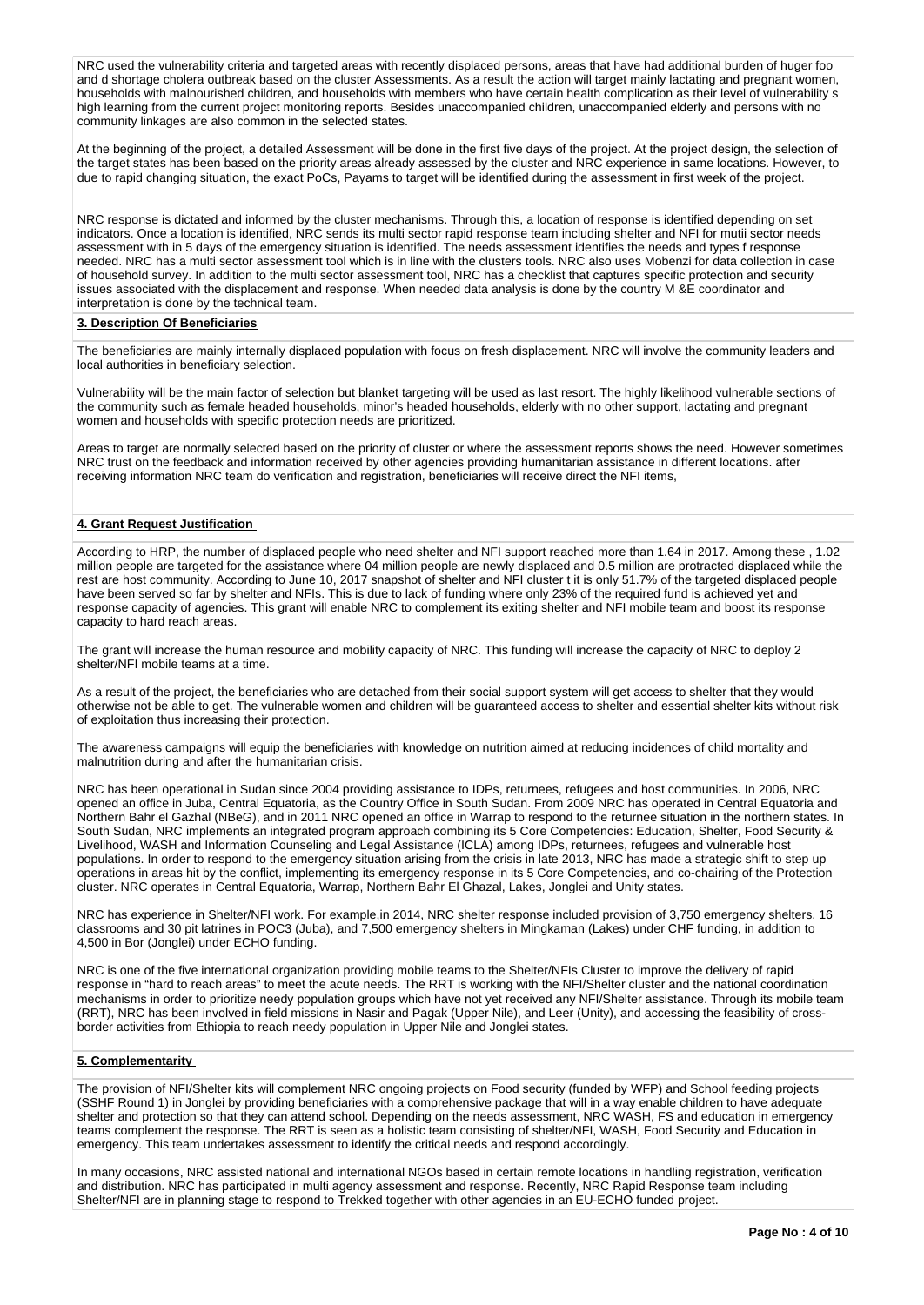## **Overall project objective**

People affected by displacement in South Sudan, including those in hard to reach areas live a dignified life in safe and secure environment with access to basic shelter and protection.

| NON FOOD ITEMS AND EMERGENCY SHELTER                                                                                      |                                                                          |                                 |  |  |  |  |  |  |
|---------------------------------------------------------------------------------------------------------------------------|--------------------------------------------------------------------------|---------------------------------|--|--|--|--|--|--|
| <b>Cluster objectives</b>                                                                                                 | <b>Strategic Response Plan (SRP) objectives</b>                          | <b>Percentage of activities</b> |  |  |  |  |  |  |
| Improve the living conditions of protracted<br>IDPs in PoCs, formal IDP camps, collective<br>centres and host communities | SO2: Protect the rights and uphold the dignity<br>of the most vulnerable | 100                             |  |  |  |  |  |  |

**Contribution to Cluster/Sector Objectives :** The project will contribute to Cluster Objective 1, i.e. populations most in need have access to life-saving non-food items through the coordinated delivery of needs-based assistance, through provision of Emergency Shelter and Non Food Items based on the needs assessed in conflict-affected locations. With this response fresh displaced vulnerable sections of the community will be served in a timely manner before their displacement exposes their well being and further deteriorate their situation. In this way, the response will greatly contribute to the cluster objective which is indicated above.

#### **Outcome 1**

The targeted conflict affected population have access to relevant emergency shelter/NFI assistance providing protection from climate, while ensuring privacy, safety and healthy living

# **Output 1.1**

# **Description**

Newly displaced population served with emergency shelter and/or NFI assistance

#### **Assumptions & Risks**

Access to displaced people is not limited by bureaucratic impediments

## **Indicators**

|                                                                         |                                                |                                                  | <b>End cycle beneficiaries</b> |       |      | End<br>cycle      |               |  |  |  |
|-------------------------------------------------------------------------|------------------------------------------------|--------------------------------------------------|--------------------------------|-------|------|-------------------|---------------|--|--|--|
| Code                                                                    | <b>Cluster</b>                                 | <b>Indicator</b>                                 | <b>Men</b>                     | Women |      | <b>Boys Girls</b> | <b>Target</b> |  |  |  |
| Indicator 1.1.1                                                         | NON FOOD ITEMS AND<br><b>EMERGENCY SHELTER</b> | [Frontline] Number of people served with NFI     | 956                            | 1,594 | 2,63 | 2.78<br>9         | 7,969         |  |  |  |
| <b>Means of Verification:</b> Distribution list and distribution report |                                                |                                                  |                                |       |      |                   |               |  |  |  |
| Indicator 1.1.2                                                         | NON FOOD ITEMS AND<br><b>EMERGENCY SHELTER</b> | [Frontline] Number of people served with Shelter | 586                            | 977   | 1,61 | 1,70<br>9         | 4,884         |  |  |  |

**Means of Verification :** Distribution list and distribution report

## **Activities**

# **Activity 1.1.1**

Conduct needs assessments, (direct and inter agency) to identify beneficiaries in need of Emergency Shelter and Non Food Items (focusing on particular the needs of women, men, girls and boys)

### **Activity 1.1.2**

Carry out verification, registration and distribution of ES- NFIs to identified beneficiaries (taking into consideration the specific needs of women, men, girls and boys)

## **Activity 1.1.3**

Conduct rapid monitoring /post distribution monitoring (PDM)

#### **Activity 1.1.4**

Regular and consistent reporting to Agency, Donor, and cluster, as required.

## **Activity 1.1.5**

Conduct nutrition awareness raising campaigns

## **Additional Targets :**

# **M & R**

**Monitoring & Reporting plan**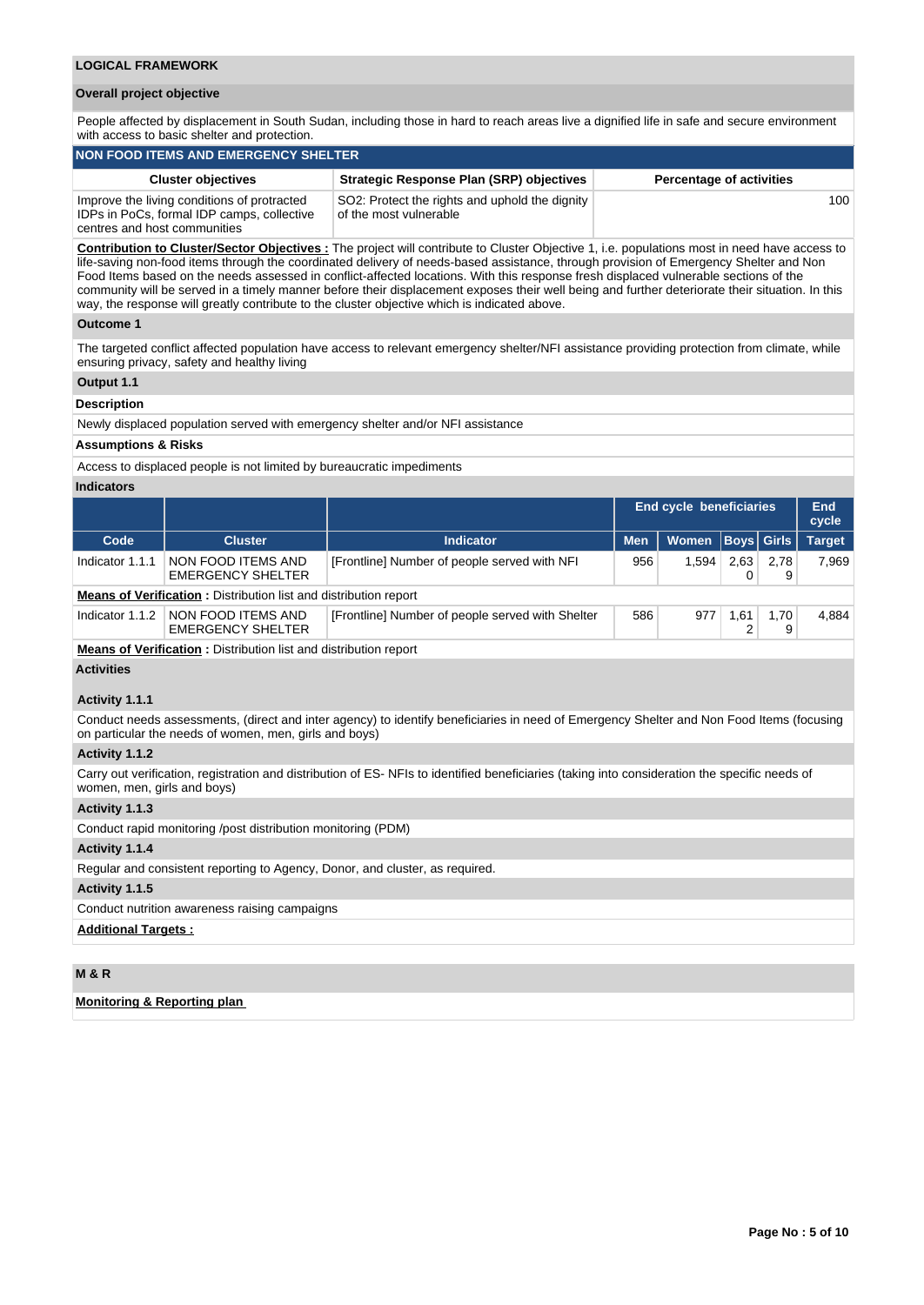Project M&E will be undertaken in line with NRC's M&E standard operating procedure that provide accurate and timely information on program/project performances that improves decision-making, facilitates learning, and promotes accountability. The focus will be on results monitoring which will measures project's progress towards and achievement of output level results.

The data will be collected by the Rapid response team along with the field-based monitoring Officer and will be analysed by the Country office Monitoring Coordinator based in Juba. The analysed data will be shared with the Rapid Response Manager, Area managers and Head of Programme and Shelter specialists to inform project re-design and sharing with the cluster.

A robust monitoring data management system exists for capturing routine and periodic monitoring including verification of beneficiaries, post distribution monitoring and beneficiary feedback. This will be done mainly through Focus Group discussions. NRC also uses mobenzi but its use in this project will depend on the practicability of its use. Initial Assessment will be done at the beginning of the project, followed by post distribution monitoring (PDM) every after distribution. The planned PDMs will be minimum 2 and maximum 4 as indicated in the work-plan activities 1.1.1 and 1.1.3

## **Workplan**

| <b>Activitydescription</b>                                                                                                                                                                                            | Year |  |  |  |    |   |   | $110$ 11 12 |          |
|-----------------------------------------------------------------------------------------------------------------------------------------------------------------------------------------------------------------------|------|--|--|--|----|---|---|-------------|----------|
| Activity 1.1.1: Conduct needs assessments, (direct and inter agency) to identify<br>beneficiaries in need of Emergency Shelter and Non Food Items (focusing on<br>particular the needs of women, men, girls and boys) | 2017 |  |  |  | х  |   |   |             |          |
| Activity 1.1.2: Carry out verification, registration and distribution of ES-NFIs to<br>identified beneficiaries (taking into consideration the specific needs of women,<br>men, girls and boys)                       | 2017 |  |  |  | X. | X | X | X           | <b>X</b> |
| Activity 1.1.3: Conduct rapid monitoring /post distribution monitoring (PDM)                                                                                                                                          | 2017 |  |  |  |    | X |   | Χ           |          |
| Activity 1.1.4: Regular and consistent reporting to Agency, Donor, and cluster, as<br>required.                                                                                                                       | 2017 |  |  |  |    |   | Χ |             | X        |
| Activity 1.1.5: Conduct nutrition awareness raising campaigns                                                                                                                                                         | 2017 |  |  |  |    | X | x | x           |          |

#### **OTHER INFO**

## **Accountability to Affected Populations**

In the beginning of interventions in the target communities NRC, will share the the intended plan of interventions with the local authorities and with the local Communities. Before the selection of beneficiaries, communities and authorities will be informed about the selection criteria, target population and the support they will receive from the project. Communities will also be informed about the funding, implementation and reporting modalities of the project.

During the distribution NRC team will engage local leaders to help in the identification and verification of the beneficiaries. Besides, Protection officers from NRC and local authorities will orient the communities on Do No Harm, protection issues, humanitarian principles, distribution principles and complaint response mechanism.

Complaint response mechanism will be handled by protection officers in the field by setting up a complaint desk in the waiting area.

NRC normally does and will engage communities in the needs assessment by employing them as part of assessment team. Communities will also participate during the distributions and identification of beneficiaries. Communities also participate in focus group discussions, orientation and feed back mechanisms. Local communities are also employed during the distribution process especially in crowd control, registration, mobilization, arranging items/NFIs and offloading.

Awareness and basic project information Material will be translated in local language for the better understanding of beneficiaries . A community leader will always be involved, complaints will always handled and immediate feedback given to beneficiaries. Beneficiaries will fill the complain forms and will be provided with help if required for record purpose. Feedback mechanism will also help in decisions for improvement to serve the communities in more aeffective manner. PSN are always prioritized. NRC Rapid Response Team will meet regularly to evaluate the progress of the project in each project location.

With regard to Do No Harm,NRC will avoid exposing people to further harm and addresses those protection concerns that may be caused or exacerbated by humanitarian response. NRC protection officers, will brief the communities about protection issues and assessments to understand the local context to avoid any harm resulting from this project intervention. All distribution teams including local authorities will be trained on the do no harm protection principles.

#### **Implementation Plan**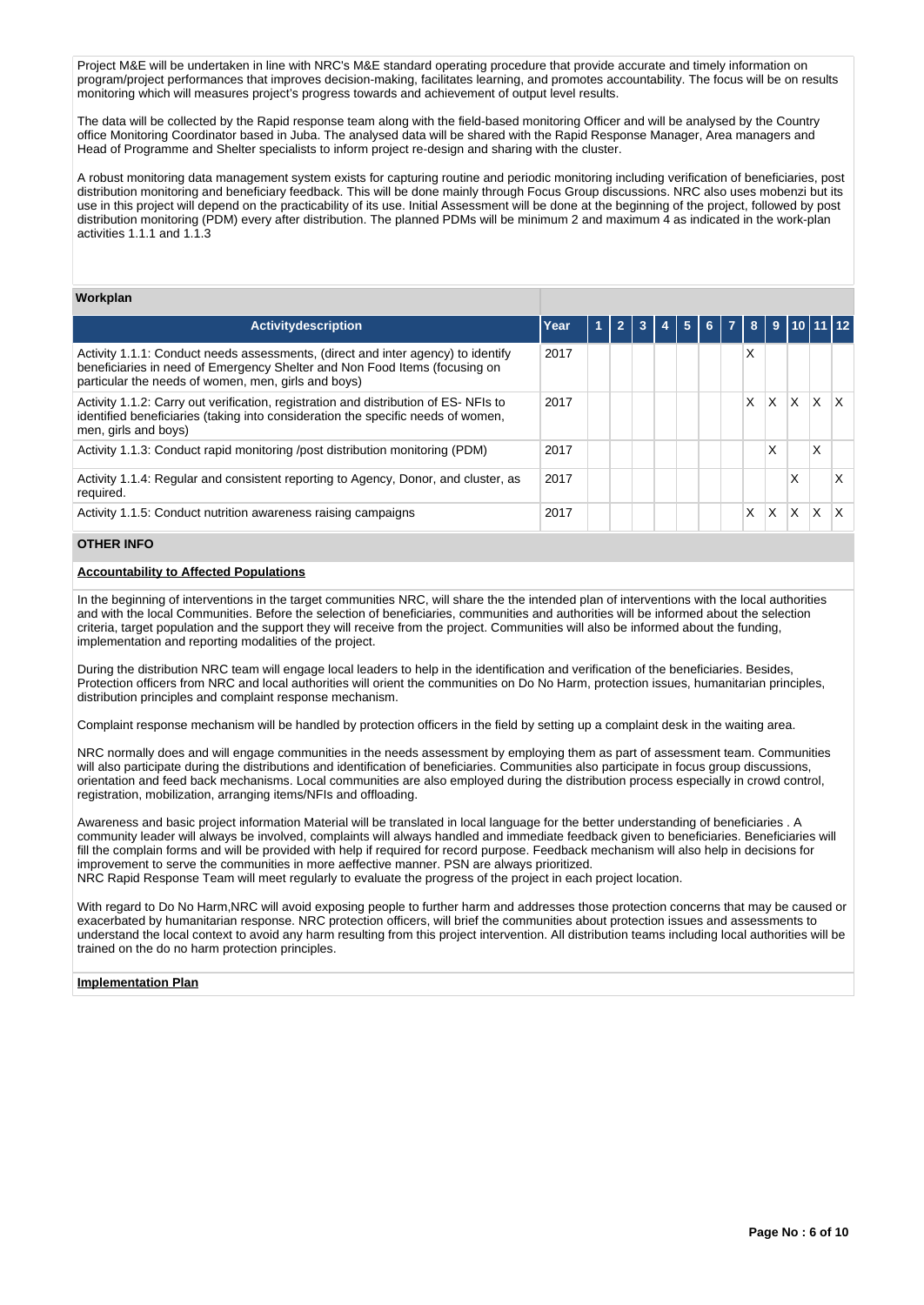NRC will implement the project through a rapid response mechanism where a team of trained and experienced staff will deliver the needed NFIs and training by a mobile team. NRC resident Area Manager in the project locations will provide overall oversight of the project assisted by NRC Rapid Response Team project coordinator and Monitoring and evaluation Officer.

NRC will do direct implementation without implementing partners.

NRC will always attend Cluster meetings, sharing reports with Donors, coordinating with partners on ground, and involving Local authorities and local community in any activity and decision making. Coordination at each level also helps to contextualize the interventions to make it more sustainable for the communities. Selection of sites and assessment will be shared with cluster members so as to avoid duplication.

NRC Country management team will be responsible for the coordination at regional and Jubal level, with all the stakeholders. Besides, field team will ensure to coordinate with local authorities and other humanitarian actors working on ground to avoid any duplication and exclusion. After every field visit, field team is responsible to submit the reports, including, achievements, findings, and challenges faced in the communities. The Rapid response team at minimum will involve a team manager who oversees activity implementation, a shelter specialist, two officers, a logistics staff. These report to the Rapid response Manager. The area Manager in the respective states will be overseeing activities when the team is in the field and ensuring their safety and access to locations.

For each distribution to any location, the first four days will be for assessment followed by 14 days of implementation/distribution.

#### **Coordination with other Organizations in project area**

| Name of the organization | Areas/activities of collaboration and rationale                                                          |
|--------------------------|----------------------------------------------------------------------------------------------------------|
| <b>ACF</b>               | Post Distribution Monitoring. This is because ACF will be doing<br>related work and are committed to PDM |
| Save the Children        | Protection mainstreaming because of their added expertise in<br>protection                               |
| ACTED                    | Research and information sharing because of their experience and<br>especially in Jonglei state          |

#### **Environment Marker Of The Project**

A: Neutral Impact on environment with No mitigation

## **Gender Marker Of The Project**

2a-The project is designed to contribute significantly to gender equality

#### **Justify Chosen Gender Marker Code**

The needs analysis considers gender analysis that informs project activities and outcomes. Indicators of activities and results illustrate this. Beneficiaries are disaggregated by age and sex. There is a good level of consistency between beneficiaries' needs, projects strategies and project outcomes. There beneficiaries will be participated at the multi sector needs assessment; the members of the beneficiaries will participate in vrowd control, loading off loading, community awarnes and post distribution monitoring.

## **Protection Mainstreaming**

NRC is having regular meeting with the protection partners through the Protection cluster of which NRC is a co-coordinator and seeks their advice in order to adapt the design of facilities and implement them . The pre-distribution consultations normally involve all local authorities representatives of the would-be marginalized persons in the community.

NRC will avoid exposing people to further harm as a result addresses those protection concerns that may be caused or exacerbated by humanitarian response.

All distribution teams including local authorities will be trained on the do no harm protection principles. NRC protection officers will brief the communities about protection issues and assessments. This will be enhanced through using a selection criteria, involving communities,verifying beneficiary lists

#### **Country Specific Information**

#### **Safety and Security**

Safety and security situation generally in south Sudan is not satisfactory. To ensure the safety and security of the staff engaged in the project implementation, NRC has internal security and safety policy for the staff movement in and outside of project implementation area. NRC is active member of security working group and NGO Forum. Daily security updates are provided by the staff on the ground in order to act accordingly.

The humanitarian response will dhere to NRC security protocols. In humanitarian interventions, engagement of the local community in the implementation will be key. In addition, NRC aims to build the capacity of local community to carry on with the implementation should the security situation worsen. At the moment, the security situation is fair and can guarantee implementation of the project in ext 5 months.

Weekly security and safety assessment by NRC safety and Security advisory and UNDSS will inform decisions to ensure safe implementation of the project and minimizing risks to our staff, suppliers and benefices.

#### **Access**

NRC has a static programme with field offices in the proposed project location (state) and has a education emergency response team that coordinate ground activities to build the capacity of the key actors in the project. The project will be implemented during the rainy season where access of the areas via road will be difficult but not impossible. However, any challenges faced will be shared with the Cluster for advice.

Through NRC Area managers, we shall engage with the local authorities to guarantee access to the locations .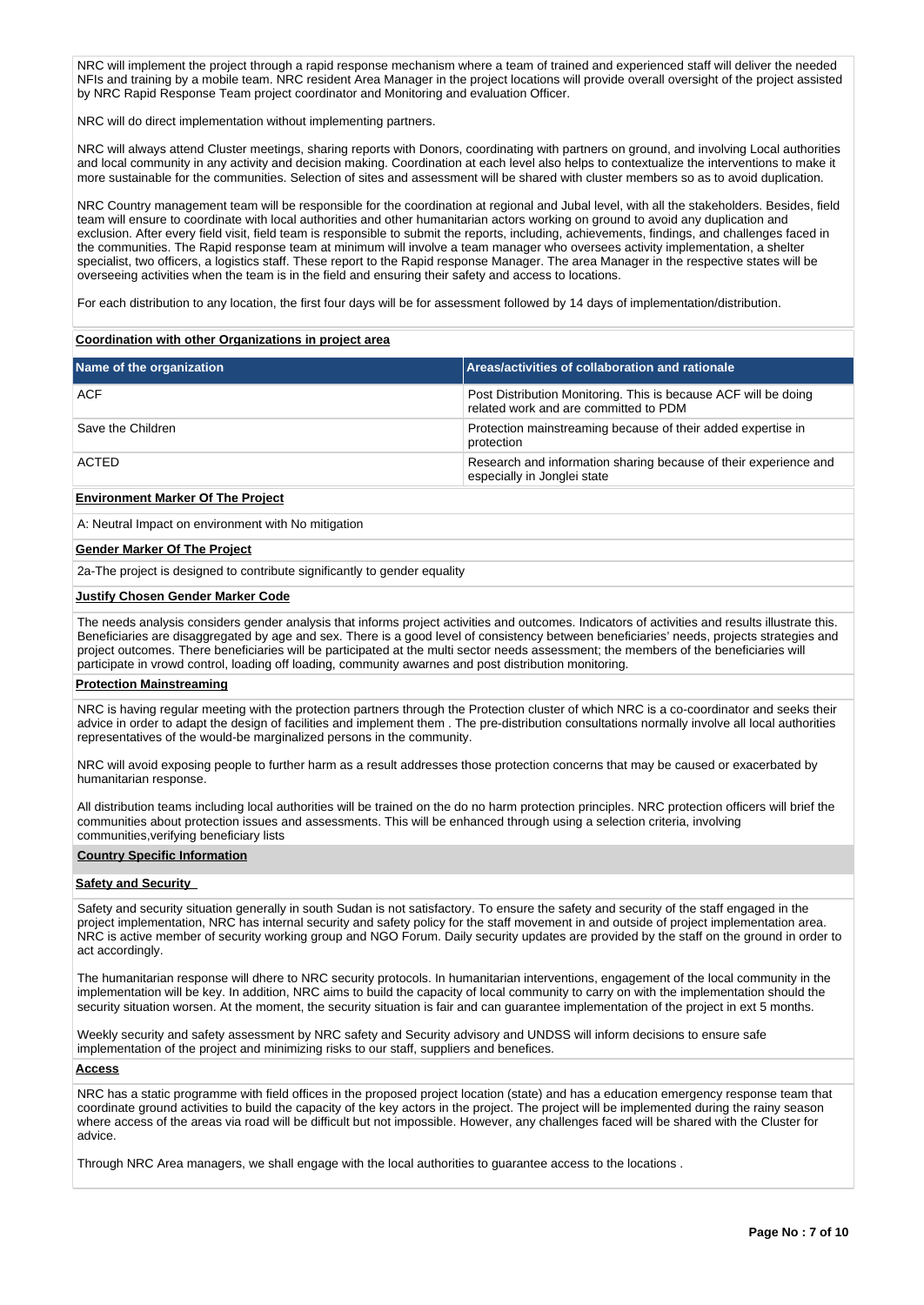# **BUDGET**

| Code         | <b>Budget Line Description</b>                                                                                          |   | $D/S$ Quantity | <b>Unit</b><br>cost   | <b>Duration</b><br><b>Recurran</b><br>ce | $\%$<br>charged<br>to CHF | <b>Total Cost</b> |
|--------------|-------------------------------------------------------------------------------------------------------------------------|---|----------------|-----------------------|------------------------------------------|---------------------------|-------------------|
|              | 1. Staff and Other Personnel Costs                                                                                      |   |                |                       |                                          |                           |                   |
| 1.1          | shelter project officer                                                                                                 | D |                | $1 \mid 1,756$<br>.00 | 5                                        | 100.00                    | 8,780.00          |
|              | Supervision of shelter assistants during project implementation                                                         |   |                |                       |                                          |                           |                   |
| 1.2          | shelter project Assisstant                                                                                              | D |                | 1 1,459<br>.00        | 5                                        | 100.00                    | 7,295.00          |
|              | implementation of shelter/NFI activities as planned and according to the budget.                                        |   |                |                       |                                          |                           |                   |
| 1.3          | Head of Support                                                                                                         | S |                | 1   8,500<br>.00      | 5                                        | 20.00                     | 8,500.00          |
|              | Responsible for both support function for all project sites                                                             |   |                |                       |                                          |                           |                   |
| 1.4          | Office Drivers - Juba                                                                                                   | S |                | 2   939.0<br>0        | 5                                        | 30.00                     | 2,817.00          |
|              | Responsible for staff movements                                                                                         |   |                |                       |                                          |                           |                   |
| 1.5          | Procurement Officer officer-CO                                                                                          | S |                | $1 \mid 1,571$<br>.00 | 5                                        | 35.00                     | 2,749.25          |
|              | Responsible for country and program procurement                                                                         |   |                |                       |                                          |                           |                   |
| 1.6          | Security Advisor                                                                                                        | S |                | 1   8,300<br>.00      | 5                                        | 20.00                     | 8,300.00          |
|              | In charge of staff security coordination and of movement                                                                |   |                |                       |                                          |                           |                   |
| 1.7          | <b>Country Director</b>                                                                                                 | S |                | 1   8,800<br>.00      | 5                                        | 20.00                     | 8,800.00          |
|              | In charge of country operations                                                                                         |   |                |                       |                                          |                           |                   |
|              | <b>Section Total</b>                                                                                                    |   |                |                       |                                          |                           | 47,241.25         |
|              | 2. Supplies, Commodities, Materials                                                                                     |   |                |                       |                                          |                           |                   |
| 2.1          | Procurement of NFI plastic sheet kitchen set sleeping mats<br>mosquto nets blankets plastic sack                        | D | 763            | 0.00                  | $\mathbf{1}$                             | 100.00                    | 0.00              |
|              | prepositioning of non food item, to be distributed to beneficiaries in case of item shortage from the pipeline.         |   |                |                       |                                          |                           |                   |
| 2.2          | slleping tents                                                                                                          | D | 2              | 0.00                  | 1                                        | 100.00                    | 0.00              |
|              | tents for staffs for field mission where NRC have no area office or in hard to reach areas.                             |   |                |                       |                                          |                           |                   |
| 2.3          | visibility                                                                                                              | D | 35             | 0.00                  | 1                                        | 100.00                    | 0.00              |
|              | procurement of visibility jackets for staffs                                                                            |   |                |                       |                                          |                           |                   |
| 2.4          | visibility                                                                                                              | D | 17             | 0.00                  | 1                                        | 100.00                    | 0.00              |
|              | reflector jackets for casual in the field during activity implementation                                                |   |                |                       |                                          |                           |                   |
| 2.5          | procurement of Emergency shelter kits (plastic sheet nylon<br>rope rubber binding rope bamboo wooden poles hoe sand bag | D | 455            | 0.00                  | 1                                        | 100.00                    | 0.00              |
|              | propositioning of shelter kits for distribution in emergency                                                            |   |                |                       |                                          |                           |                   |
|              | <b>Section Total</b>                                                                                                    |   |                |                       |                                          |                           | 0.00              |
| 3. Equipment |                                                                                                                         |   |                |                       |                                          |                           |                   |
| 3.1          | camera                                                                                                                  | D |                | 1 233.0<br>0          | 1                                        | 100.00                    | 233.00            |
|              | will be used for taking pictures during activities as evidence for te donor and visibility.                             |   |                |                       |                                          |                           |                   |
| 3.2          | sleeping tents                                                                                                          | D | 3              | 0.00                  | 1                                        | 100.00                    | 0.00              |
|              | for staffs use in the field during missions                                                                             |   |                |                       |                                          |                           |                   |
| 3.3          | gumboot                                                                                                                 | D |                | 3   10.00             | 1                                        | 100.00                    | 30.00             |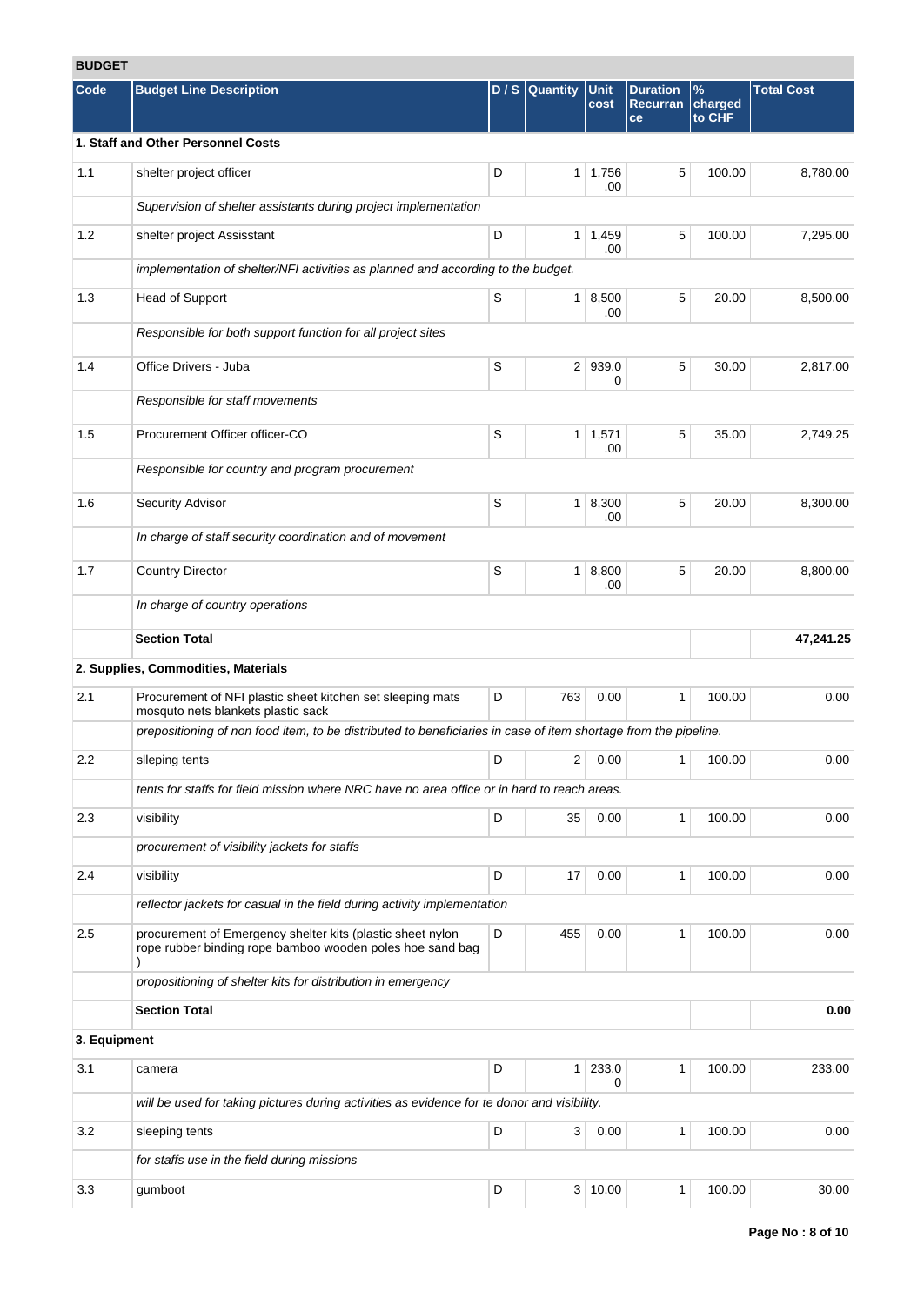|           | personal protestation for staffs in the field especially during rainy season              |             |                |                       |              |             |           |  |  |
|-----------|-------------------------------------------------------------------------------------------|-------------|----------------|-----------------------|--------------|-------------|-----------|--|--|
| 3.4       |                                                                                           |             | 0              | 0.00                  | 0            | 0.00        | 0.00      |  |  |
|           |                                                                                           |             |                |                       |              |             |           |  |  |
|           | <b>Section Total</b>                                                                      |             |                |                       |              |             | 263.00    |  |  |
|           | 4. Contractual Services                                                                   |             |                |                       |              |             |           |  |  |
| 4.1       | Assessment                                                                                | D           |                | 2 20.00               | 5            | 100.00      | 200.00    |  |  |
|           | hiring enumerators and casual during assessments in the filed at least for 5 days.        |             |                |                       |              |             |           |  |  |
| 4.2       | Car hiring                                                                                | D           | 1              | 500.0<br>0            | $\mathbf{1}$ | 100.00      | 500.00    |  |  |
|           | car rental for transporting staffs in the field during missions                           |             |                |                       |              |             |           |  |  |
| 4.3       | purchase of food items                                                                    | D           | 1 <sup>1</sup> | 680.0<br>0            | 5            | 100.00      | 3,400.00  |  |  |
|           | food for staffs in the field                                                              |             |                |                       |              |             |           |  |  |
| 4.4       | loading and offloading of shelterNFI                                                      | D           | 7              | 5.00                  | 5            | 100.00      | 175.00    |  |  |
|           | casual labors paid according to the daily labor rate from the cluster                     |             |                |                       |              |             |           |  |  |
| 4.5       | verification, registration, post distribution monitoring                                  | D           |                | $3 \mid 1,450$<br>.00 | 5            | 100.00      | 21,750.00 |  |  |
|           | teams go to field and hire casuals for these services.                                    |             |                |                       |              |             |           |  |  |
|           | <b>Section Total</b>                                                                      |             |                |                       |              |             | 26,025.00 |  |  |
| 5. Travel |                                                                                           |             |                |                       |              |             |           |  |  |
| 5.1       | Air Transport of personnel (1 trips @ 5000)                                               | D           |                | $1 \mid 5,000$<br>.00 | 1            | 100.00      | 5,000.00  |  |  |
|           | staff airlifted to areas where UNHAS is not operating depending on the needs of response. |             |                |                       |              |             |           |  |  |
| 5.2       | Travel costs Juba-Field-Juba program support                                              | D           |                | 1   550.0<br>0        | 5            | 100.00      | 2,750.00  |  |  |
|           | Travel to field for project implementation support                                        |             |                |                       |              |             |           |  |  |
| 5.3       | transportation of items from Juba to the field                                            | D           |                | 1 5,000<br>.00        | 1            | 100.00      | 5,000.00  |  |  |
|           | this will apply to locations where UNHAS do not operate                                   |             |                |                       |              |             |           |  |  |
|           | <b>Section Total</b>                                                                      |             |                |                       |              |             | 12,750.00 |  |  |
|           | 6. Transfers and Grants to Counterparts                                                   |             |                |                       |              |             |           |  |  |
| <b>NA</b> | <b>NA</b>                                                                                 | <b>NA</b>   | 0              | 0.00                  | 0            | $\mathbf 0$ | 0.00      |  |  |
|           | <b>NA</b>                                                                                 |             |                |                       |              |             |           |  |  |
|           | <b>Section Total</b>                                                                      |             |                |                       |              |             | 0.00      |  |  |
|           | 7. General Operating and Other Direct Costs                                               |             |                |                       |              |             |           |  |  |
| 7.1       | Waste removal and water - Office                                                          | $\mathbb S$ | 1 <sup>1</sup> | 400.0<br>0            | 5            | 35.00       | 700.00    |  |  |
|           |                                                                                           |             |                |                       |              |             |           |  |  |
| 7.2       | Security alarms for office and guest houses                                               | S           |                | 4 2,500<br>.00.       | 5            | 15.00       | 7,500.00  |  |  |
|           |                                                                                           |             |                |                       |              |             |           |  |  |
| 7.3       | Office Stationary and supplies                                                            | $\mathbb S$ | 1 <sup>1</sup> | 500.0<br>0            | 5            | 40.70       | 1,017.50  |  |  |
|           |                                                                                           |             |                |                       |              |             |           |  |  |
| 7.4       | Airtime staff/per month for 5 months                                                      | $\mathbb S$ |                | 5 40.00               | 5            | 50.00       | 500.00    |  |  |
|           |                                                                                           |             |                |                       |              |             |           |  |  |
| 7.5       | Cost of internet for Juba and Log base Office @ \$5,000 per<br>month                      | $\mathbb S$ |                | 1 5,000<br>.00        | 5            | 25.00       | 6,250.00  |  |  |